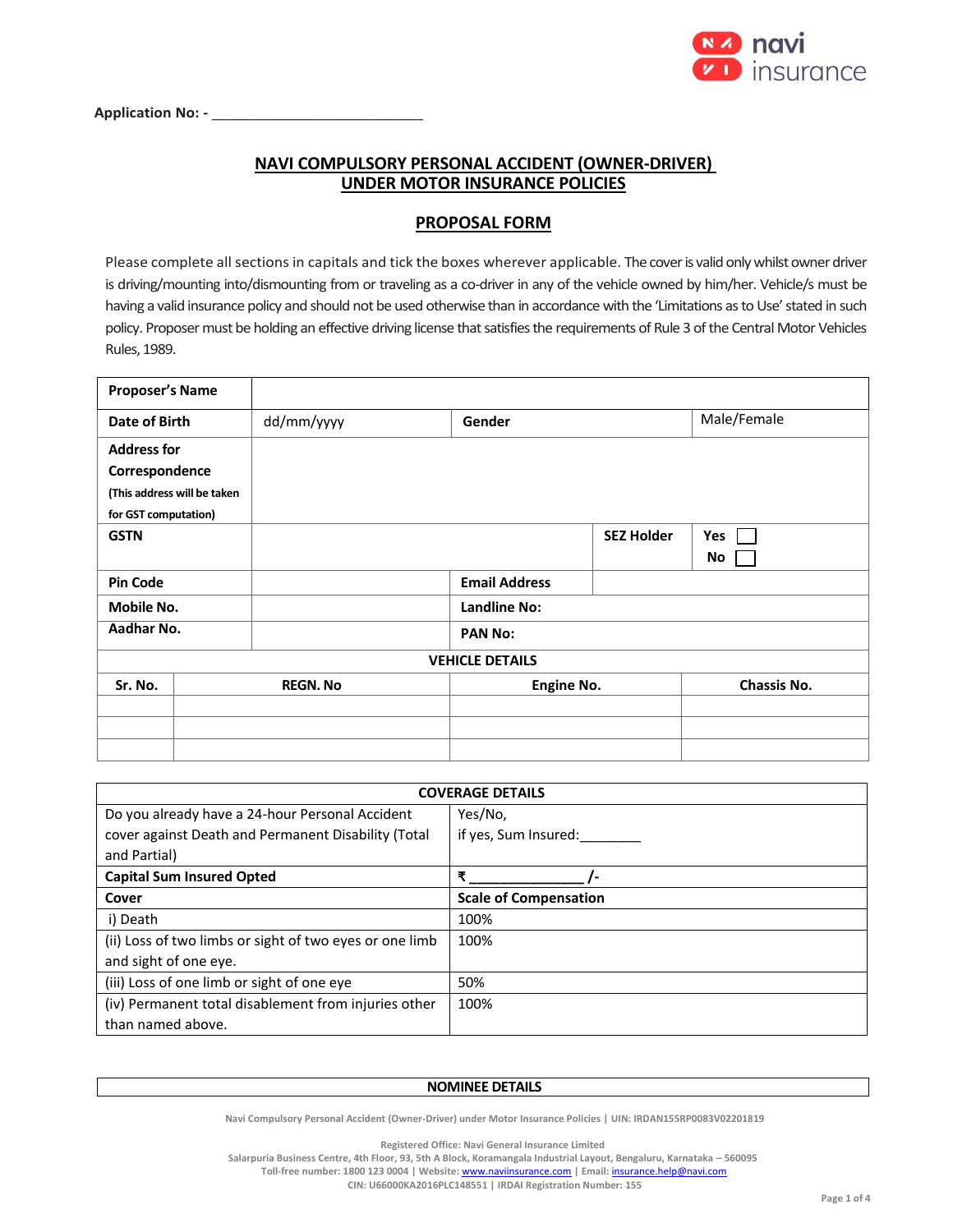

| (a)<br>Relationship<br>(b)<br>(c)                                                                                                                                                                                                                                                                                                                                                                          | Name of the Nominee & Age<br>Name of the Appointee<br>(If Nominee is a Minor)<br>(d) Relationship to the Nominee |                                                         |  |  |  |  |  |  |
|------------------------------------------------------------------------------------------------------------------------------------------------------------------------------------------------------------------------------------------------------------------------------------------------------------------------------------------------------------------------------------------------------------|------------------------------------------------------------------------------------------------------------------|---------------------------------------------------------|--|--|--|--|--|--|
| <b>PREMIUM PAYMENT AND BANK DETAILS</b>                                                                                                                                                                                                                                                                                                                                                                    |                                                                                                                  |                                                         |  |  |  |  |  |  |
| Payment Option:                                                                                                                                                                                                                                                                                                                                                                                            | Demand Draft<br>Cheque<br>$\Box$<br>Debit Card<br><b>Credit Card</b><br>П                                        | <b>Fund Transfer</b><br>$\Box$ Pay Order<br>П<br>□<br>□ |  |  |  |  |  |  |
| Premium Amount:                                                                                                                                                                                                                                                                                                                                                                                            | ₹                                                                                                                | Amount in Words:                                        |  |  |  |  |  |  |
| For Cheque/DD/PO (Payable in favour of Navi General Insurance Company Limited)<br>$\ddot{\cdot}$                                                                                                                                                                                                                                                                                                           |                                                                                                                  |                                                         |  |  |  |  |  |  |
| <b>Account Holder Name</b><br><b>Instrument Number</b>                                                                                                                                                                                                                                                                                                                                                     | <u> 1990 - Johann Barnett, f</u>                                                                                 | <b>Instrument Date</b>                                  |  |  |  |  |  |  |
| <b>Instrument Amount</b>                                                                                                                                                                                                                                                                                                                                                                                   |                                                                                                                  | <b>Bank Name</b>                                        |  |  |  |  |  |  |
| Credit/Debit Card No.<br><b>Expiry Date</b><br><u> 1980 - Johann Barbara, martxa a</u><br>Fund Transfer/Wallet: Name of Bank/Wallet<br><b>Transaction Number:</b><br><b>TAN Number:</b>                                                                                                                                                                                                                    |                                                                                                                  |                                                         |  |  |  |  |  |  |
| Note:<br>As per the Regulatory requirements, we can affect payment of the refund (if any) and or claims only through Electronic Clearing<br>System (ECS) / National Electronic Funds Transfer (NEFT) / Real Time Gross Settlement (RTGS) / Interbank Mobile Payment Service<br>(IMPS). If the premium payment mode is other than cheque, please provide your account details as mentioned below for refund |                                                                                                                  |                                                         |  |  |  |  |  |  |
| purposes.<br>Account No.                                                                                                                                                                                                                                                                                                                                                                                   |                                                                                                                  | IFSC/MICR Code                                          |  |  |  |  |  |  |
| UPI ID                                                                                                                                                                                                                                                                                                                                                                                                     |                                                                                                                  | Branch Name:                                            |  |  |  |  |  |  |
| Type of Account                                                                                                                                                                                                                                                                                                                                                                                            | Saving Bank's Account<br>$\ddot{\cdot}$<br>$\Box$<br>Others (Please Specify)<br>$\Box$                           | <b>Current Account</b><br>□                             |  |  |  |  |  |  |
| ELECTRONIC INSURANCE ACCOUNT DETAILS OF PROPOSER                                                                                                                                                                                                                                                                                                                                                           |                                                                                                                  |                                                         |  |  |  |  |  |  |
| (Email Id is mandatory)<br>Do you have an EIA<br>If No, do you wish to apply for EIA<br>$\Box$ Yes $\Box$ No<br>$\Box$ Yes $\Box$ No<br>÷<br>$\sim$<br>If Yes, please quote the EIA number<br>>><br>If applied, please mention your preferred Insurance Repository<br>$\gt$                                                                                                                                |                                                                                                                  |                                                         |  |  |  |  |  |  |
| Email Id (Registered with Insurance Repository)<br>$\ddot{\cdot}$<br><<<br>$\,>$<br>Your Policy will be credited in your EIA account and your address details as mentioned in the EIA shall override the address provided<br>in this proposal for Insurance. We request you to inform the Repository of any changes in the details immediately.                                                            |                                                                                                                  |                                                         |  |  |  |  |  |  |

# **Declaration**:

"I/We desire to insure myself with NAVI GENERAL INSURANCE LTD ("Company") and statements contained herein, shared by me digitally or otherwise either through Company website, emails, Mobile application or any such mode of communication are true and accurate representations.

**Navi Compulsory Personal Accident (Owner-Driver) under Motor Insurance Policies | UIN: IRDAN155RP0083V02201819**

**Registered Office: Navi General Insurance Limited**

**Salarpuria Business Centre, 4th Floor, 93, 5th A Block, Koramangala Industrial Layout, Bengaluru, Karnataka – 560095**

**Toll-free number: 1800 123 0004 | Website:** [www.naviinsurance.com](http://www.naviinsurance.com/) **| Email:** [insurance.help@navi.com](mailto:insurance.help@navi.com)

**CIN: U66000KA2016PLC148551 | IRDAI Registration Number: 155**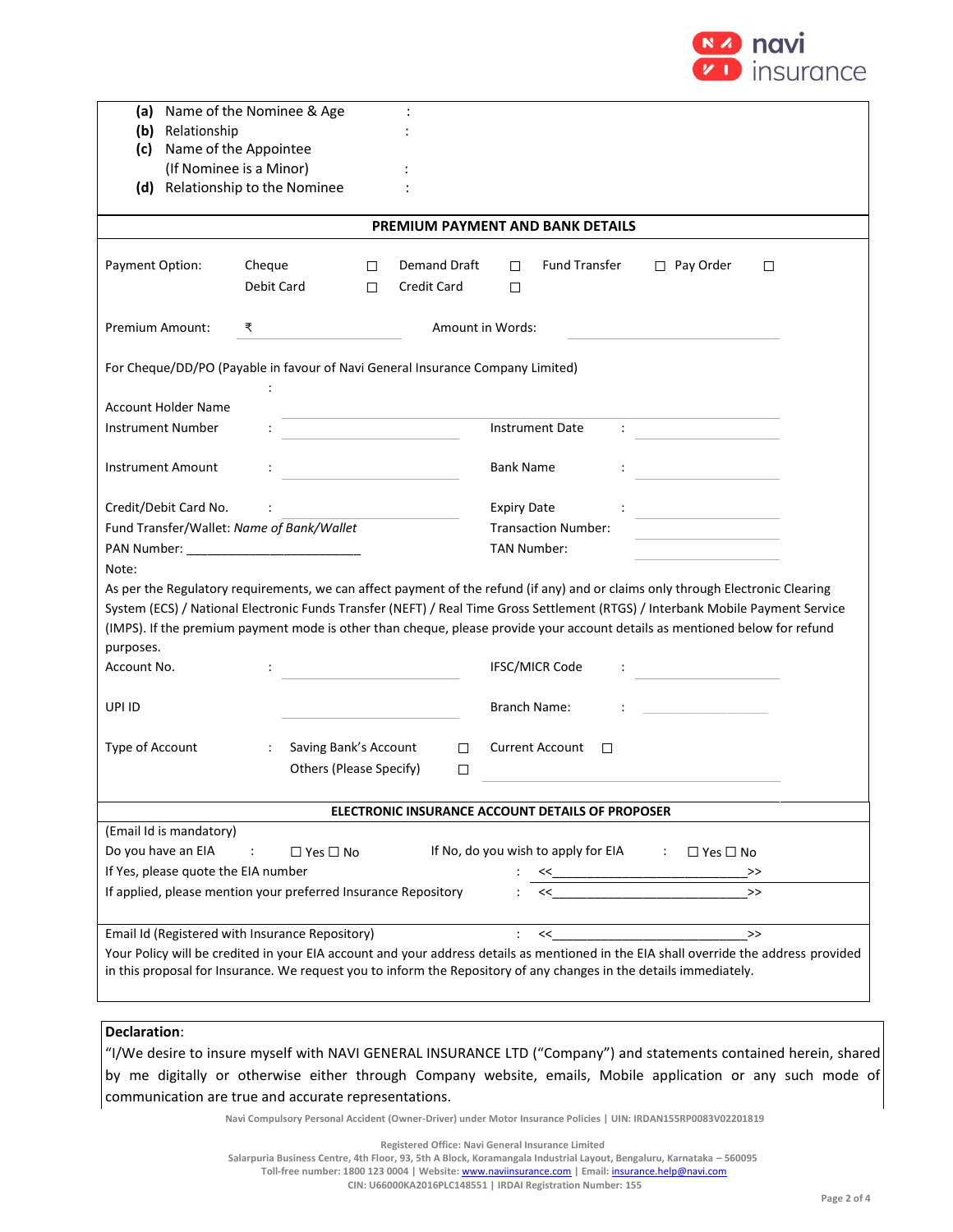

I/We undertake and confirm that:

- a) This application and declaration shall be promissory and shall be the basis of contract between me/us and the Company.
- b) I/We have read and understood the coverages, the terms and conditions and accept the Company's policy of insurance along with said conditions.
- c) If any of the statements made herein are found to be false or incorrect, the benefits under this policy would stand forfeited. .
- d) If any additions or alterations are carried out by me/us in this proposal form or if there is any change in the information submitted by me/us after the submission of this proposal form, then the same would be conveyed to the Company immediately, failing which the benefits under the policy would stand forfeited.
- e) The Company may take appropriate measures to capture the voice log for all telephonic transactions carried out by me/us as required by the procedure/regulations internal or external to the Company and shall not hold the Company responsible or liable for relying/using such recorded telephonic conversation.
- f) The insurance would be effective only on acceptance of this application by the Company and the payment of requisite premium in advance. In the event of non-realization of the Cheque or non-receipt of the amount of premium by the company, the policy shall be deemed cancelled "ab initio" and the Company shall not be responsible for any liabilities of whatsoever nature under this policy.
- g) I/We agree to receive "Certificate of Insurance and Policy Schedule" only and shall access the policy terms, conditions and exclusions on the company's website.
- h) I/We hereby confirm that all premiums have been/will be paid from bonafide sources and no premiums have been/will be paid out of proceeds of crime related to any of the offence listed in Prevention of Money Laundering Act, 2002. I understand that the Company has the right to call for documents to establish sources of funds.
- i) I hereby authorize the Company to notify me through email, SMS, or any other electronic mode any information pertaining to my proposal, policy document, claim servicing etc.

#### **Place:**

## **Date: Signature of Proposer**

| INTERMEDIARY DETAILS (FOR OFFICE USE ONLY) |                                                                                                                                                                                                                                |  |  |  |  |  |
|--------------------------------------------|--------------------------------------------------------------------------------------------------------------------------------------------------------------------------------------------------------------------------------|--|--|--|--|--|
| <b>Branch Office</b>                       | <b>Intermediary Code</b>                                                                                                                                                                                                       |  |  |  |  |  |
| <b>Branch Code</b>                         | Intermediary Name                                                                                                                                                                                                              |  |  |  |  |  |
| Business Sector Urban/Rural/Social         | Intermediary contact Number and the state of the state of the state of the state of the state of the state of the state of the state of the state of the state of the state of the state of the state of the state of the stat |  |  |  |  |  |
| Point of Sale Person Name                  | Point of Sale Person Contact Number                                                                                                                                                                                            |  |  |  |  |  |
| <b>SECTION 41 OF INSURANCE ACT, 1938</b>   |                                                                                                                                                                                                                                |  |  |  |  |  |

- 1) No person shall allow or offer to allow either directly or indirectly as an inducement to any person to take out or renew or continue an insurance in respect of any kind of risk relating to lives or property in India, any rebate of the whole or part of the commission payable or any rebate of premium shown on the policy, nor shall any person taking out or renewing or continuing a policy accept any rebate, except such rebate as may be allowed in accordance with the prospectus or tables of the Insurers.
- 2) Any person making default in complying with the provisions of this section shall be liable for a penalty which may

**Navi Compulsory Personal Accident (Owner-Driver) under Motor Insurance Policies | UIN: IRDAN155RP0083V02201819**

**Registered Office: Navi General Insurance Limited**

**Salarpuria Business Centre, 4th Floor, 93, 5th A Block, Koramangala Industrial Layout, Bengaluru, Karnataka – 560095**

**Toll-free number: 1800 123 0004 | Website:** [www.naviinsurance.com](http://www.naviinsurance.com/) **| Email:** [insurance.help@navi.com](mailto:insurance.help@navi.com)

**CIN: U66000KA2016PLC148551 | IRDAI Registration Number: 155**